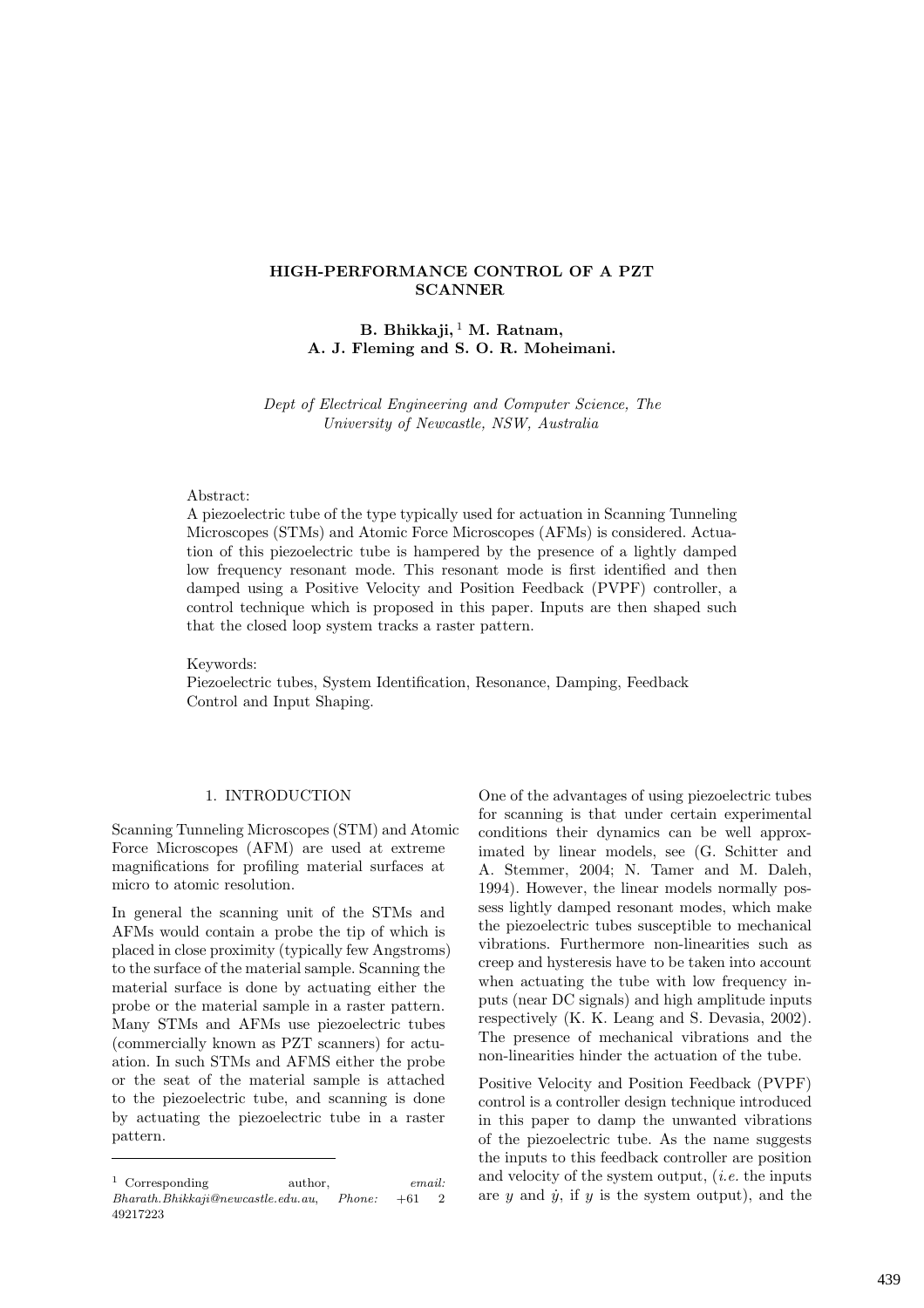controller output is positively fedback into the system. In the recent past Caughey and co-authors had introduced a control technique known as the Positive Position Feedback (PPF) control, (J. L. Fanson and T. K. Caughey, 1990), to suppress the mechanical vibrations in a structure. The model structures of both PPF and PVPF bare some similarities. In fact PVPF can be thought of as a modification of the PPF that is technically more suited for the piezoelectric tube.

Nonlinearity in the form of hysteresis appears when a piezoelectric tube is actuated using high amplitude signals driven by voltage sources. Since the late 1980's, it has been known that actuating piezoelectric transducers with current or charge sources rather than voltage sources significantly reduces hysteresis (Newcomb and Flinn, 1982). In fact it has been noted that using current or charge sources, a five-fold reduction in hysteresis can be achieved (Ge and Jouaneh, 1996). In (A. J. Fleming and S. O. R. Moheimani, Feb 2003), the authors have designed a charge source for the general purpose of exciting piezoelectric actuators without encountering hysteresis. In this work, this charge source is used for actuating the piezoelectric tube in order to avoid hysteresis.

In this paper a piezoelectric tube of the type typically used in the scanning unit of the STMs and AFMs is considered, see Figure 1. In Section 2 linear models are constructed for the tube and the resonant mode of interest is identified. The need for designing a feedback controller is motivated in Section 3. The concept of PVPF is introduced and a PVPF controller is designed to damp the resonant mode in Sections 4 and 5 respectively. Inputs are also designed in Section 5 for accurate actuation of the closed loop system in a raster pattern, as shown in Figure 2.



Fig. 1. Illustration of a quartered piezoelectric tube with its dimensions exaggerated



Fig. 2. Illustration of the raster pattern.



Fig. 3. The piezoelectric tube mounted inside an aluminum enclosure. The capacitive sensors are shown secured at right angles to the perpendicular faces of the cube mounted onto the tube tip.

## 2. SYSTEM IDENTIFICATION

In this section the piezoelectric tube is modeled as a linear system.

#### 2.1 Experimental Setup

The piezoelectric tube considered here is a symmetric thin walled cylindrical tube made of a piezoelectric material, with its inner and the outer walls finely coated with a layer of copper. The copper coating on the inner and outer walls of the tube act as electrodes. The outer electrode is axially quartered into four equal sections. A pair of the opposite sections of the quartered electrode is referred to as the  $x-x$  electrodes and the other pair is referred as the  $y - y$  electrodes, see Figure 1. A jig is constructed to hold the piezoelectric tube along the z axis. A small aluminum cube is bonded to the upper end of the tube. This cube represents the seat where the materials that need to be scanned are placed. The heads of two ADE Technologies 4810 capacitive sensors are placed in close proximity to the adjacent faces of the aluminum cube in the  $x$  and  $y$  directions respectively. The inner electrode of the piezoelectric tube is grounded. One electrode each of the  $x - x$  and  $y - y$  pairs, referred to as  $x^{+}$  and  $y^{+}$  respectively, are chosen as the input ends of the piezoelectric tube, and the corresponding opposite ends, referred to as  $x^-$  and  $y^-$  respectively, are chosen as the output ends of the piezoelectric tube. The whole setup, consisting of the piezoelectric tube with the bonded aluminum cube and the heads of the capacitive sensors, is placed in a specially constructed circular enclosure, illustrated in Figure 3. The circular enclosure protects the experimental setup from external disturbances.

When charge signals  $Q_{x^+}$  and  $Q_{y^+}$  are applied at the electrodes  $x^+$  and  $y^+$  respectively, the piezoelectric tube deforms inducing voltages  $V_{x-}$ and  $V_{y-}$  at the output electrodes  $x^-$  and  $y^-$ ,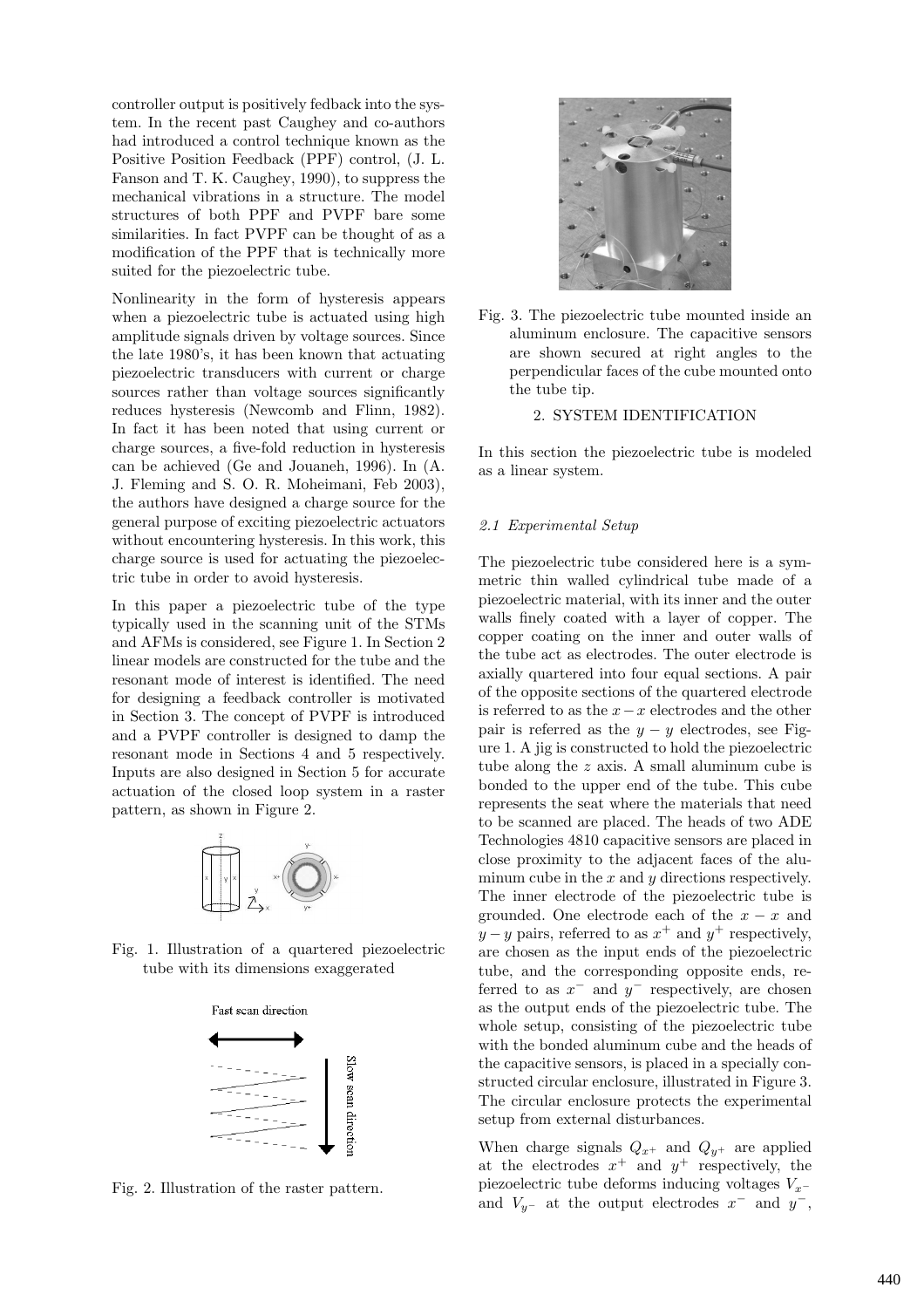respectively. The induced voltages  $[V_x-, V_y-]^{\top}$ are recorded and taken as outputs of the system. Furthermore, due to the deformation of the tube, the capacitance between the aluminum cube and the head of the capacitive sensors change. The change in the capacitance is measured by capacitive sensor in terms of the distance between its head and the aluminum cube. This distance, denoted by  $C = [C_x, C_y]^\top$ , is also recorded as an output. The outputs  $C_x$  and  $C_y$  indicate the lateral displacements of the tube in the  $x$  and  $y$ directions respectively.

Quantitatively the piezoelectric tube setup is modeled as having linear subsystems  $V$  and  $C$  of the form

$$
Y_v(s) \triangleq G_{vq}(s)U(s) \tag{1}
$$

and

$$
Y_c(s) \triangleq G_{cq}(s)U(s) \tag{2}
$$

respectively, where  $U(s)$  is the Laplace transform of the input signal  $\left[Q_{x^+}, Q_{y^+}\right]^\top$ ,  $Y_v(s)$  and  $Y_c(s)$  are the Laplace transforms of the voltages  $[V_{x-}, V_{y-}]$  and capacitive sensor outputs  $[C_x, C_y]^\top$ , respectively, and

$$
G_{vq}(s) = \begin{bmatrix} G_{xx}(s) & G_{xy}(s) \\ G_{yx}(s) & G_{yy}(s) \end{bmatrix} \tag{3}
$$

and

$$
G_{cq}(s) = \begin{bmatrix} G_{xc_x}(s) & G_{xc_y}(s) \\ G_{yc_x}(s) & G_{yc_y}(s) \end{bmatrix}
$$
 (4)

are a  $2 \times 2$  transfer function matrices.

### 2.2 Modelling

An experiment is performed on the piezoelectric tube by inputting swept sine waves into the electrodes  $x^+$  and  $y^+$ , and recording the corresponding voltage outputs at  $x^-$  and  $y^-$  and the capacitive sensor outputs  $C_x$  and  $C_y$ . Using a HP 35670A dual channel Spectrum Analyser, the recorded input output data is processed to obtain Frequency response functions (FRF)  $G_{vq}(\mathrm{i}\omega)$ and  $G_{cq}(\mathrm{i}\omega)$  corresponding to the transfer functions  $G_{vq}(s)$  and  $G_{cq}(s)$ , respectively, in the nonparametric form.

In Figures 4 and 5 the magnitude and the phase of the FRFs  $G_{xx}(i\omega)$ ,  $G_{yy}(i\omega)$ ,  $G_{xy}(i\omega)$  and  $G_{yx}(i\omega)$ , obtained from the Spectrum Analyser, are plotted. Similarly, in Figures 6 and 7 the magnitude and the phase of the FRFs  $G_{xc_x}(\mathrm{i}\omega)$ ,  $G_{xc_y}(\mathrm{i}\omega)$ ,  $G_{yc_x}(\mathrm{i}\omega)$  and  $G_{yc_y}(\mathrm{i}\omega)$  are plotted. It is worth noting that the cross coupling terms  $G_{xc_y}(\mathrm{i}\omega)$  and

 $G_{yc_x}(\omega)$  in the subsystem C are negligible in magnitude, except at the frequencies around the resonance, when compared with the direct terms  $G_{xc_x}(\mathrm{i}\omega)$  and  $G_{yc_y}(\mathrm{i}\omega)$ . In other words, input  $Q_{x^+}$ will have little effect on the capacitive sensor output  $C_y$  in the y direction, unless the frequencies close to the resonance are excited. The same holds for input  $Q_{y+}$  and the capacitive sensor output  $C_x$ .



Fig. 4. Bode magnitude plots of the nonparametric models (solid) along with their corresponding parametric models (dashed dots).



Fig. 5. Bode phase plots of the non-parametric models (solid) along with their corresponding parametric models (dashed dots).

Since there is only one resonance frequency in the FRFs  $G_{xx}(\mathrm{i}\omega)$ ,  $G_{yy}(\mathrm{i}\omega)$ ,  $G_{xc_x}(\mathrm{i}\omega)$  and  $G_{yc_y}(\mathrm{i}\omega)$ , in the frequency regions presented in the plots, second order models are fitted to their corresponding non-parametric data. The following models were found to fit the non-parametric data:

$$
G_{xx}(s) = G_{yy}(s) = \frac{k_1}{s^2 + 2\sigma\omega s + \omega^2} + d_1,
$$
 (5)

$$
G_{xc_x}(s) = G_{yc_y}(s) = \frac{c_1 s^2 + c_2 s + c_3}{s^2 + 2\sigma\omega s + \omega^2},
$$
(6)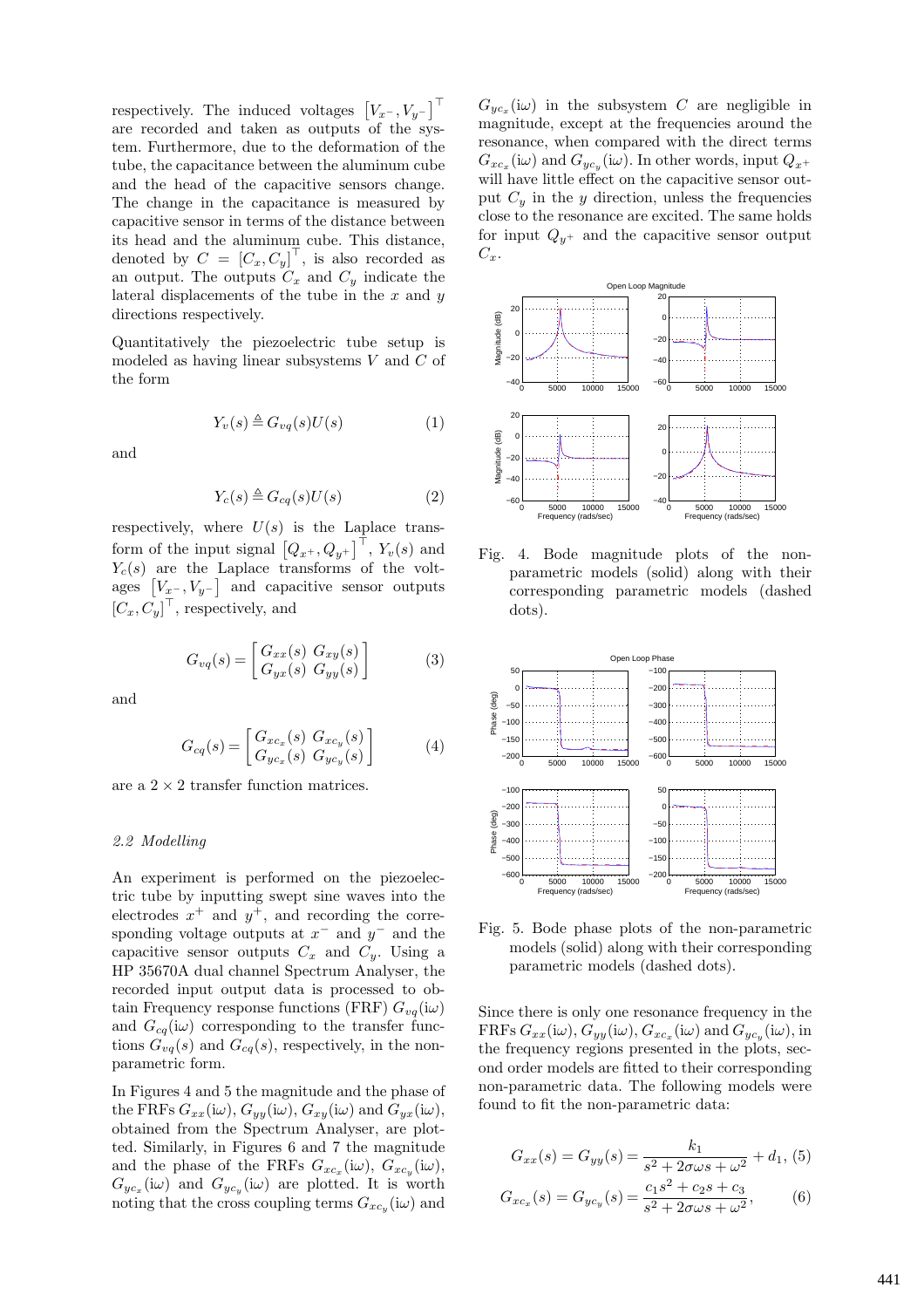

Fig. 6. Bode plots of the non-parametric models (solid) along with their corresponding parametric models (dashed dots).



Fig. 7. Bode plots of the non-parametric models (solid) along with their corresponding parametric models (dashed dots).

where the model parameters are as tabulated in Table 1. In Figures 4 and 5 magnitude and phase

|                                                                   | $k_{1}$         | $4.8736 \times 10^6$  |  |
|-------------------------------------------------------------------|-----------------|-----------------------|--|
|                                                                   | $2\sigma\omega$ | 78.9826               |  |
|                                                                   | $\omega^2$      | $2.942 \times 10^{7}$ |  |
|                                                                   | $d_1$           | $-7.8 \times 10^{-2}$ |  |
|                                                                   | c <sub>1</sub>  | 0.0015                |  |
|                                                                   | c <sub>2</sub>  | 0.1185                |  |
|                                                                   | $c_3$           | $5.874 \times 10^5$   |  |
| Table 1. Parameter values of the FRFs                             |                 |                       |  |
| $G_{xx}(s)$ , $G_{yy}(s)$ , $G_{c_{xx}}(s)$ and $G_{c_{yy}}(s)$ . |                 |                       |  |

of the parametric fit (5) are plotted along with the non-parametric data, and in Figures 6 and 7 magnitude and phase of the parametric fit (6) are plotted along with the corresponding nonparametric data. Parametric fits for cross coupling terms  $G_{xy}(s)$ ,  $G_{yx}(s)$ ,  $G_{xc_y}(s)$  and  $G_{yc_x(s)}$  are not presented here as they are not used for actuating the tube.

### 3. FEED-FORWARD CONTROL

As mentioned earlier the goal is to actuate the piezoelectric tube in a raster pattern. Therefore a desired trajectory for the piezoelectric tube would be to repeatedly trace straight lines back and forth in  $x$  direction, while slowly increasing its position in the  $y$  direction, as illustrated in Figure 2. A common practice to achieve such a path is to input a triangular waveform in  $x^+$  electrode and a "very slowly" increasing ramp in the  $y^+$  electrode as reference signals for the system. Normally for illustration purposes the slowly varying ramp in the  $y^+$  electrode is either replaced by a DC signal or assumed to be earthed or open circuited, (G. Schitter and A. Stemmer, 2004; N. Tamer and M. Daleh, 1994).

In Figure 8 the capacitive sensor response  $C_x$ , to a triangular waveform input of amplitude  $3.3\mu$ coulombs and fundamental frequency of  $40\text{Hz}$ at the  $x^+$  electrode with the  $y^+$  electrode being earthed is plotted. Note that the capacitive sensor output  $C_x$  is not exactly a triangular waveform, but appears to be equal to a triangular waveform plus certain periodic corrugations. The distortion in the capacitive sensor output  $C<sub>x</sub>$  is due to the amplification of the  $21<sup>st</sup>$  and the  $23<sup>rd</sup>$  harmonics of the triangular waveform which are close to the resonance frequency of the piezoelectric tube. A



Fig. 8. Response recorded by the capacitive sensor  $C_x$  for a triangular waveform input with amplitude  $3.3\mu$  coulombs and fundamental frequency 40Hz.

standard practice to eliminate the periodic corrugations at the output  $C_x$ , is to use a feedback controller and damp the resonant mode which causes the amplification.

### 4. POSITIVE VELOCITY AND POSITION FEEDBACK CONTROLLER

In this section, the concept of Positive Velocity and Position Feedback (PVPF) control is introduced, and a design procedure, linking the output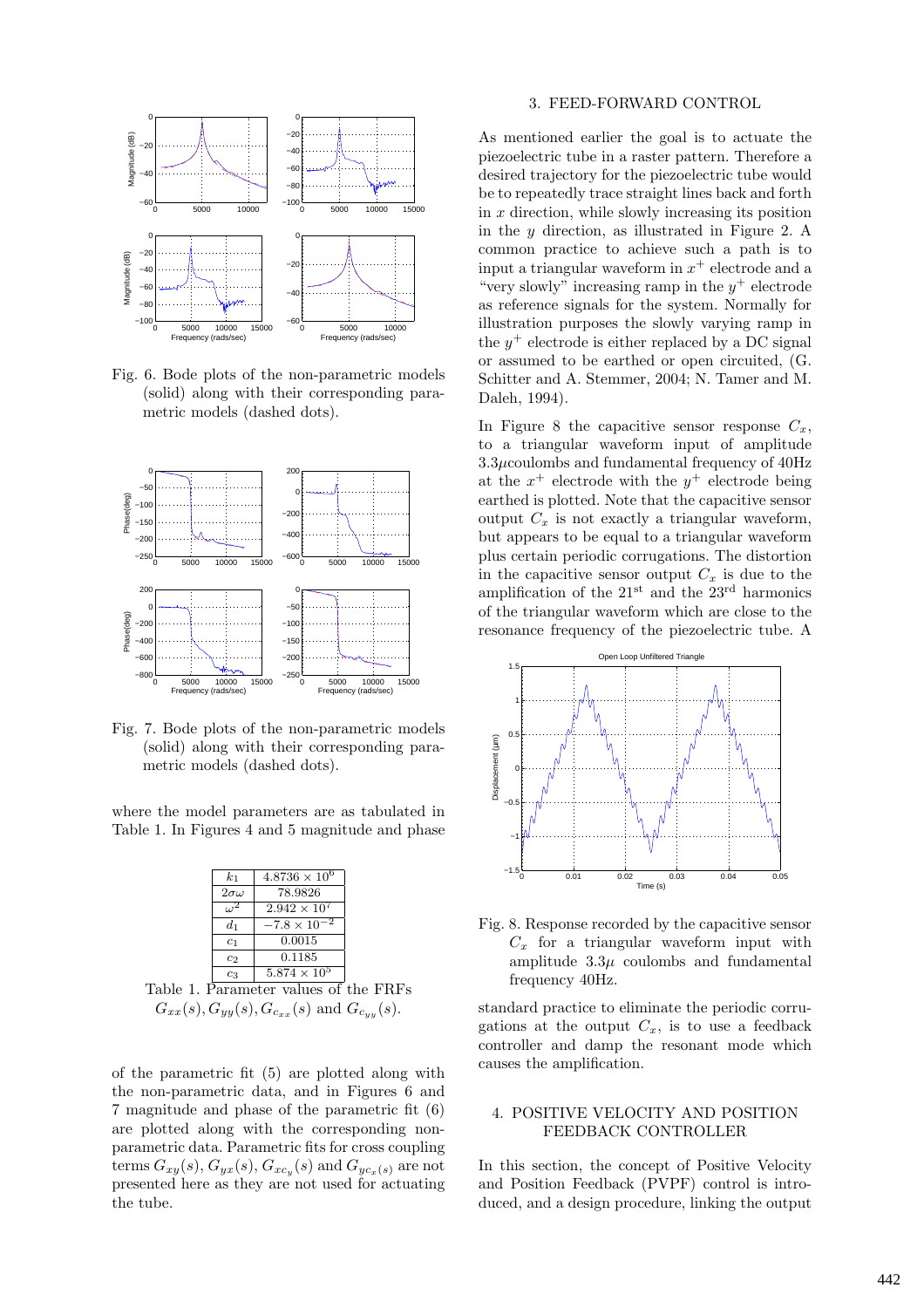$V_{x-}$  to the input  $Q_{x+}$ , is presented to damp the resonant mode using a PVPF controller.

In the current context, Positive Velocity and Position Feedback (PVPF) controller is defined by the second order controller

$$
K_{PVPF}(s) \triangleq \frac{\Gamma_1 s + \Gamma_2}{s^2 + 2\xi ws + w^2},\tag{7}
$$

where  $\xi, w, \Gamma_1$  and  $\Gamma_2$  are the design parameters.

Since the feedback is positive, it can be checked that the transfer-function relating the reference signal  $r(t)$ , which is the triangular waveform, inputted at  $x^+$  and the output  $x^-$  is given by

$$
G_{xx}^{cl}(s) = \frac{G_{xx}(s)}{1 - G_{xx}(s)K_{PVPF}(s)}.
$$
 (8)

It can be checked from (8) that the poles of the closed-loop system are the roots of the polynomial

$$
P(s) = s4 + (2\sigma\omega + (2\xi\omega - \Gamma_1 d))s3
$$
  
+ (\omega<sup>2</sup> + 2\sigma\omega(2\xi\omega - \Gamma\_1 d) + (w<sup>2</sup> - \Gamma\_2 d))s<sup>2</sup>  
+ (2\sigma\omega(w<sup>2</sup> - \Gamma\_2 d) + (2\xi\omega - \Gamma\_1 d)\omega<sup>2</sup> - k<sub>1</sub>\Gamma\_1)s  
+ \omega<sup>2</sup>(w<sup>2</sup> - \Gamma\_2 d) - k<sub>1</sub>\Gamma\_2. (9)

For the closed loop system to be well damped, it is desirable to have the roots of polynomial  $P(s)$ well inside the left half plane. Assume that  ${p_i}_{i=1}^4$ are the desired pole positions of the closed loop system and

$$
Q(s) \triangleq s^4 + K_1 s^3 + K_2 s^2 + K_3 s + K_4
$$
 (10)

is the corresponding polynomial with roots  $\{p_i\}_{i=1}^4$ . Matching the coefficients of  $P(s)$  and  $Q(s)$  would give

$$
2\sigma\omega + 2\xi w - \Gamma_1 d = K_1 \tag{11}
$$

$$
\omega^2 + 2\sigma\omega(2\xi w - \Gamma_1 d) + (w^2 - \Gamma_2 d) = K_2
$$
 (12)

$$
2\sigma\omega(w^2 - \Gamma_2 d) + (2\xi w - \Gamma_1 d)\omega^2 - \Psi\Gamma_1 = K_3
$$
 (13) and

$$
\omega^2(w^2 - \Gamma_2 d) - \Psi \Gamma_2 = K_4. \tag{14}
$$

Note that the equations  $(11)-(14)$  are linear in  $2\xi w, w^2, \Gamma 1$  and  $\Gamma 2$ , and can be solved for them to get the PVPF controller  $K_{PVPF}(s)$ . However, for the controller  $K_{PVPF}(s)$  to be stable, or even meaningful, the quantities  $2\xi w$  and  $w^2$ , have to be positive. Therefore the desired polynomial coefficients  $K_1, K_2, K_3$  and  $K_4$  have to be such that equations  $(11)-(14)$  yield positive solutions for  $2\xi w$  and  $w^2$ .

## 5. NUMERICAL ILLUSTRATIONS AND EXPERIMENTS USING THE PVPF CONTROLLER

In this section, first a PVPF controller connecting the output  $V_{x-}$  to the input  $Q_{x+}$  is constructed to damp the resonant mode of the piezoelectric tube, and the closed loop system is then actuated in a raster pattern.

Note that poles of  $G_{xx}(s)$ , computed from (5), are

$$
p_{\pm} = -39.5 \pm 5424.4. \tag{15}
$$

Here the desired closed-loop poles are set to

$$
P_{1+} = P_{2+} = -2039.5 \pm 15424.4,
$$
  
(16)  

$$
P_{1-} = P_{2-} = -2039.5 \pm 15424.4.
$$

which amounts to placing the closed-loop poles of the system further into the left half plane by 2000 units. It can be checked that the polynomial coefficients corresponding to the desired poles (16) are  $K_1 = 8.158 \times 10^3$ ,  $K_2 = 8.381 \times 10^7$ ,  $K_3 =$  $2.74 \times 10^{11}$  and  $K_4 = 1.128 \times 10^{15}$ . Solving for the controller parameters  $\Gamma_1, \Gamma_2, \xi$  and w from equations (11)-(14), gives the PVPF controller

$$
K_{PVPF}(s) \triangleq \frac{-6564s + 9.302.10^7}{s^2 + 8591s + 4.649.10^7}.
$$
 (17)

In order to actuate the closed-loop system in a raster pattern, a triangular waveform of amplitude  $3.3\mu$  coulombs and fundamental frequency  $40Hz$ is inputted at the  $x^+$  electrode with the  $y^+$  electrode being earthed. The response  $C_x$  recorded by the capacitive sensor to that input is plotted in Figure 9. It is apparent that the periodic cor-



Fig. 9. Response recorded by the capacitive sensor  $C_x$  for a triangular waveform input of 3.3µcoulombs and 40Hz.

rugations in open-loop capacitive sensor response  $C_x$  are not present in the closed-loop response. In Figure 10 the closed-loop frequency responses (FRFs)  $G_{xc_x}^{(cl)}(i\omega)$  and  $G_{xc_y}^{(cl)}(i\omega)$  relating the input  $x^+$  and the outputs at  $C_x$  and  $C_y$  respectively are plotted. Note that, the resonance mode of the closed loop FRF  $G_{xc_x}^{(cl)}(i\omega)$  is damped by about